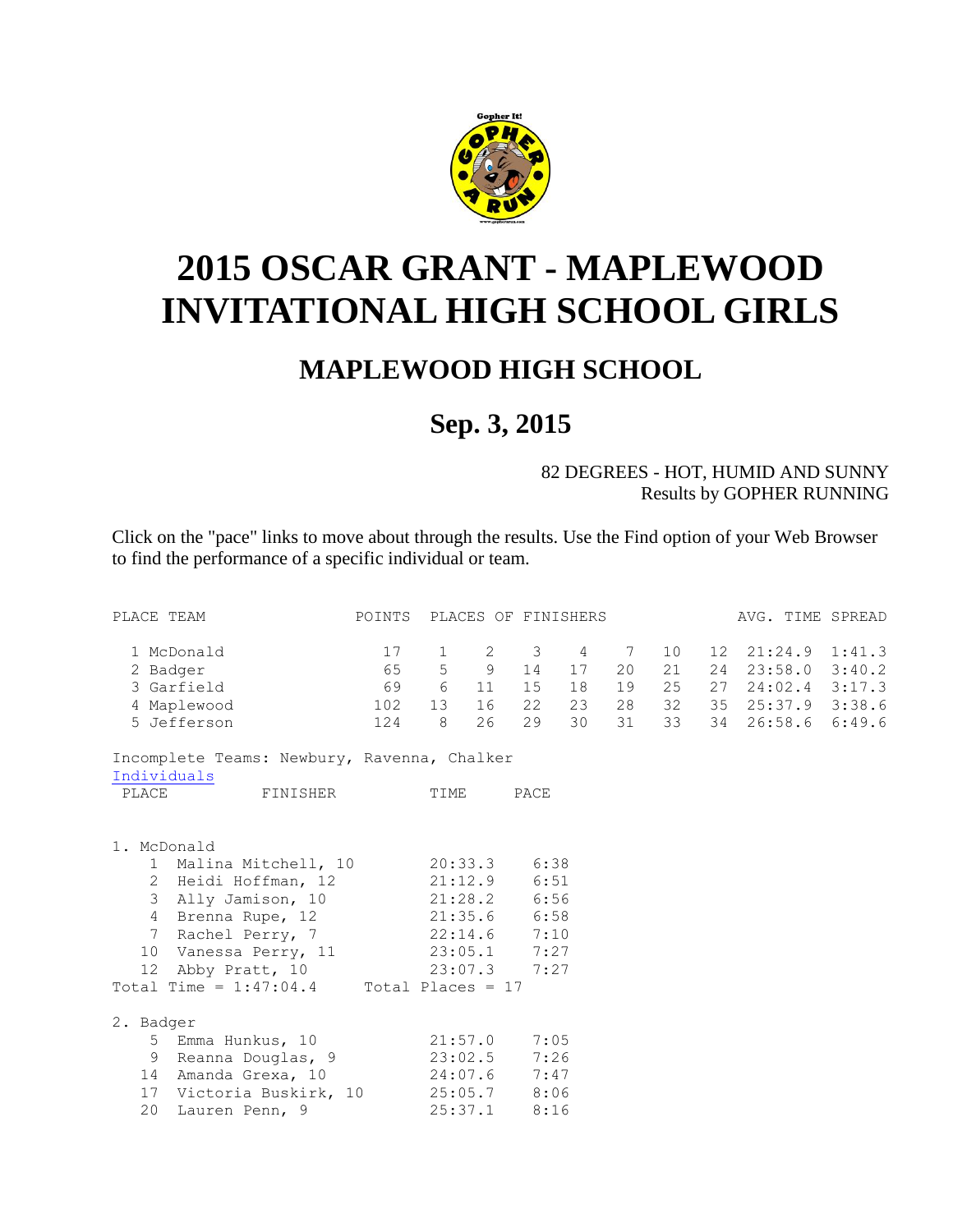|                |                       | 21 Allison Philbrick, 9 25:37.7 8:16<br>24 Sarah Zahoransky, 10   26:20.9   8:30<br>Total Time = $1:59:49.8$ Total Places = $65$                                                      |              |         |      |             |     |
|----------------|-----------------------|---------------------------------------------------------------------------------------------------------------------------------------------------------------------------------------|--------------|---------|------|-------------|-----|
|                |                       |                                                                                                                                                                                       |              |         |      |             |     |
|                | 3. Garfield           |                                                                                                                                                                                       |              |         |      |             |     |
|                |                       | 6 Mariah Coulter, 12 22:04.9 7:07                                                                                                                                                     |              |         |      |             |     |
|                |                       | 11 Johannah Stefanek, 12 23:06.3<br>15 Nikki Ober, 9                                                                                                                                  |              | 7:27    |      |             |     |
|                |                       |                                                                                                                                                                                       | 24:24.8 7:53 |         |      |             |     |
|                |                       | 18 Francesca Bowman, 11 25:13.7 8:08                                                                                                                                                  |              |         |      |             |     |
|                |                       |                                                                                                                                                                                       |              |         |      |             |     |
|                |                       |                                                                                                                                                                                       |              |         |      |             |     |
|                |                       | 19 Kaylee Martin, 12<br>25.22.1<br>25 Alexis Dieringer, 9<br>26:22.7<br>27 Alissa Barton, 9<br>27:14.0<br>8:47<br>Total Time = 2:00:11.6<br>Total Places = 69                         |              |         |      |             |     |
|                |                       |                                                                                                                                                                                       |              |         |      |             |     |
|                | 4. Maplewood          | 13 Brandy Watkins, 12 23:42.7 7:39                                                                                                                                                    |              |         |      |             |     |
|                |                       | 16 Charlotte Crouch, 10 24:46.9 8:00                                                                                                                                                  |              |         |      |             |     |
|                |                       |                                                                                                                                                                                       |              |         |      |             |     |
|                |                       |                                                                                                                                                                                       |              |         |      |             |     |
|                |                       |                                                                                                                                                                                       |              |         |      |             |     |
|                |                       |                                                                                                                                                                                       |              |         |      |             |     |
|                |                       | 22 Alyssa Smith, 9<br>23 Lydia Manes, 9<br>26:02.7 8:24<br>23 Lydia Manes, 9<br>26:16.1 8:28<br>28 Lori Wakefield, 10<br>32 Hannah Crouch, 12<br>35 Grace Watkins, 9<br>34:47.5 11:13 |              |         |      |             |     |
|                |                       | Total Time = $2:08:09.4$ Total Places = 102                                                                                                                                           |              |         |      |             |     |
|                | 5. Jefferson          |                                                                                                                                                                                       |              |         |      |             |     |
|                |                       | 8 Nicole Squatrito, 11 22:19.8 7:12                                                                                                                                                   |              |         |      |             |     |
|                |                       | 26 Alexis Pacholke, 11 26:47.9 8:39                                                                                                                                                   |              |         |      |             |     |
|                |                       | 29 Carley Truckey, 12 28:07.1 9:04<br>30 Haley Sukalac, 9 28:28.8 9:11<br>31 Emily Sukalac, 12 29:09.4 9:24<br>33 Alexis Meaney, 11 31:15.7 10:05<br>34 Emily Smock, 12 31:37.8 10:12 |              |         |      |             |     |
|                |                       |                                                                                                                                                                                       |              |         |      |             |     |
|                |                       |                                                                                                                                                                                       |              |         |      |             |     |
|                |                       |                                                                                                                                                                                       |              |         |      |             |     |
|                |                       |                                                                                                                                                                                       |              |         |      |             |     |
|                |                       | Total Time = $2:14:52.8$ Total Places = 124                                                                                                                                           |              |         |      |             |     |
|                | TEAM                  |                                                                                                                                                                                       |              |         |      |             |     |
|                |                       | PLACE SCORE FINISHER                                                                                                                                                                  |              | TIME    | PACE | TEAM        |     |
| Top            |                       |                                                                                                                                                                                       |              |         |      |             |     |
|                |                       |                                                                                                                                                                                       |              |         |      |             |     |
|                |                       |                                                                                                                                                                                       |              |         |      |             |     |
| $\mathbf{1}$   | 1                     | Malina Mitchell, 10                                                                                                                                                                   |              | 20:33.3 | 6:38 | McDonald    |     |
|                |                       |                                                                                                                                                                                       |              |         |      |             |     |
| $\mathbf{2}$   | $\mathbf{2}^{\prime}$ | Heidi Hoffman, 12                                                                                                                                                                     |              | 21:12.9 | 6:51 | McDonald    |     |
|                |                       |                                                                                                                                                                                       |              |         |      |             |     |
| 3              | 3                     | Ally Jamison, 10                                                                                                                                                                      |              | 21:28.2 | 6:56 | McDonald    |     |
| 4              | 4                     | Brenna Rupe, 12                                                                                                                                                                       |              | 21:35.6 | 6:58 | McDonald    |     |
|                |                       |                                                                                                                                                                                       |              |         |      |             |     |
|                |                       |                                                                                                                                                                                       |              |         |      |             |     |
|                |                       | Pace: 7:00   8:00   9:00   10:00   11:00   12:00                                                                                                                                      |              |         |      | 13:00 14:00 | Top |
| 5              | 5                     | Emma Hunkus, 10                                                                                                                                                                       |              | 21:57.0 | 7:05 | Badger      |     |
| 6              | 6                     | Mariah Coulter, 12                                                                                                                                                                    |              | 22:04.9 | 7:07 | Garfield    |     |
| $\overline{7}$ | 7                     | Rachel Perry, 7                                                                                                                                                                       |              | 22:14.6 | 7:10 | McDonald    |     |

<span id="page-1-1"></span><span id="page-1-0"></span>8 8 Nicole Squatrito, 11 22:19.8 7:12 Jefferson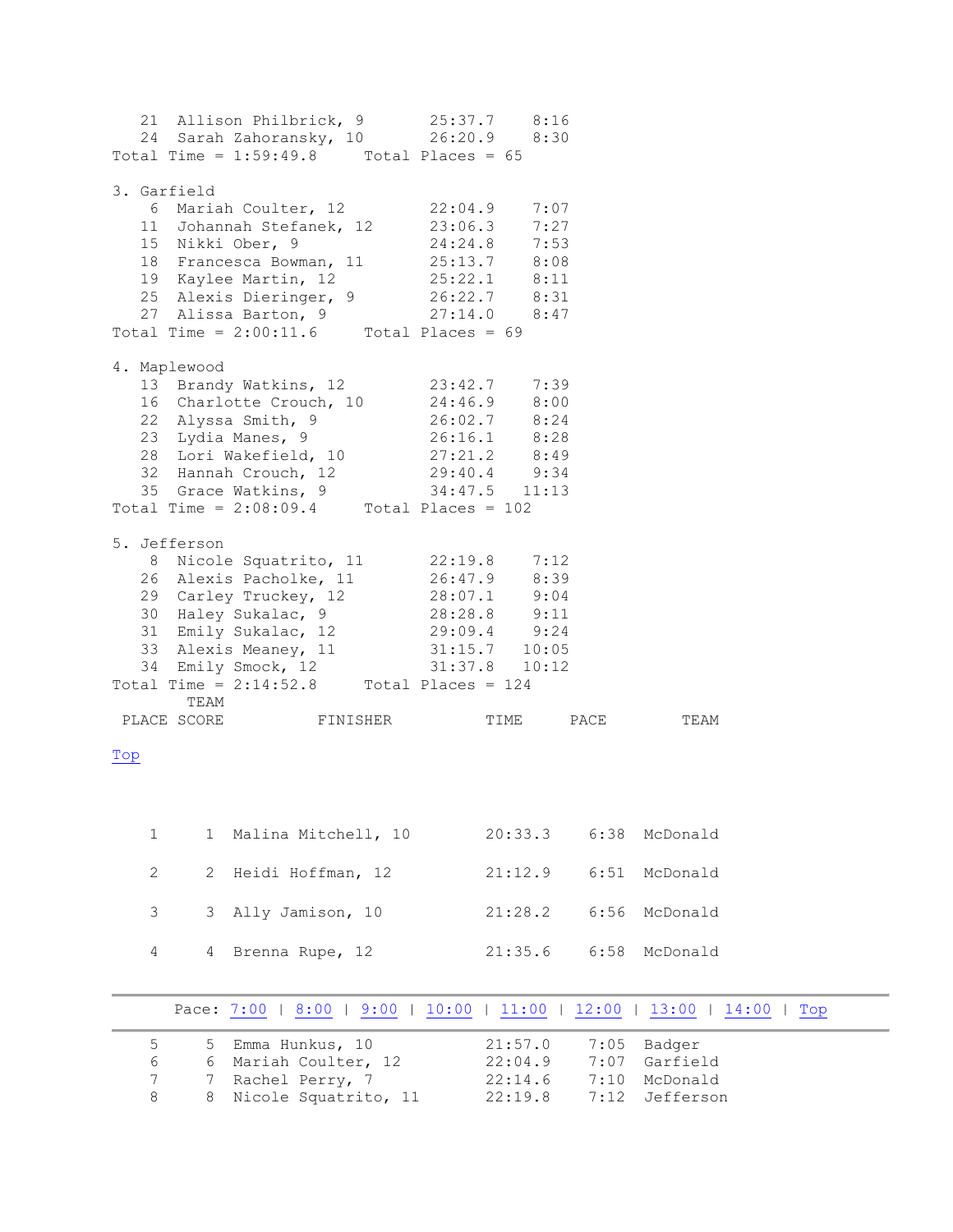<span id="page-2-0"></span>

| $\,9$ | 9  | Reanna Douglas, 9                                                | 23:02.5 | 7:26 | Badger                                           |
|-------|----|------------------------------------------------------------------|---------|------|--------------------------------------------------|
| 10    | 10 | Vanessa Perry, 11                                                | 23:05.1 | 7:27 | McDonald                                         |
| 11    | 11 | Johannah Stefanek, 12                                            | 23:06.3 | 7:27 | Garfield                                         |
| 12    | 12 | Abby Pratt, 10                                                   | 23:07.3 | 7:27 | McDonald                                         |
| 13    |    | Yasmeen Elnobani, 12                                             | 23:11.3 |      | 7:29 McDonald                                    |
| 14    | 13 | Brandy Watkins, 12                                               | 23:42.7 |      | 7:39 Maplewood                                   |
| 15    | 14 | Amanda Grexa, 10                                                 | 24:07.6 | 7:47 | Badger                                           |
| 16    |    | Claire Hoffman, 10                                               | 24:15.6 | 7:50 | McDonald                                         |
| 17    | 15 | Nikki Ober, 9                                                    | 24:24.8 | 7:53 | Garfield                                         |
|       |    |                                                                  |         |      |                                                  |
|       |    | Pace: 7:00   8:00   9:00   10:00   11:00   12:00   13:00   14:00 |         |      | Top                                              |
| 18    | 16 | Charlotte Crouch, 10                                             | 24:46.9 | 8:00 | Maplewood                                        |
| 19    |    | Kaitlyn Myk-Kish, 11                                             | 25:02.6 |      | 8:05 Chalker                                     |
| 20    | 17 | Victoria Buskirk, 10                                             | 25:05.7 |      | 8:06 Badger                                      |
| 21    | 18 | Francesca Bowman, 11                                             | 25:13.7 |      | 8:08 Garfield                                    |
| 22    |    | Alicia Fedyski, 10                                               | 25:20.0 | 8:10 | McDonald                                         |
| 23    |    | Olivia Perry, 9                                                  | 25:20.2 | 8:10 | McDonald                                         |
| 24    | 19 | Kaylee Martin, 12                                                | 25:22.1 |      | 8:11 Garfield                                    |
| 25    | 20 | Lauren Penn, 9                                                   | 25:37.1 | 8:16 | Badger                                           |
| 26    | 21 | Allison Philbrick, 9                                             | 25:37.7 | 8:16 | Badger                                           |
| 27    |    | Azsah Bradley, 9                                                 | 25:58.2 | 8:23 | Ravenna                                          |
| 28    | 22 | Alyssa Smith, 9                                                  | 26:02.7 |      | 8:24 Maplewood                                   |
| 29    | 23 | Lydia Manes, 9                                                   | 26:16.1 |      | 8:28 Maplewood                                   |
| 30    | 24 | Sarah Zahoransky, 10                                             | 26:20.9 | 8:30 | Badger                                           |
| 31    | 25 | Alexis Dieringer, 9                                              | 26:22.7 | 8:31 | Garfield                                         |
| 32    |    | Taylor Ziobert, 11                                               | 26:30.9 | 8:33 | Badger                                           |
| 33    | 26 | Alexis Pacholke, 11                                              | 26:47.9 | 8:39 | Jefferson                                        |
| 34    |    | Jennette Timko, 12                                               | 26:59.1 | 8:42 | McDonald                                         |
| 35    | 27 | Alissa Barton, 9                                                 | 27:14.0 | 8:47 | Garfield                                         |
| 36    |    | Katelyn Bevilacqua, 12                                           | 27:14.2 | 8:47 | Badger                                           |
| 37    | 28 | Lori Wakefield, 10                                               | 27:21.2 | 8:49 | Maplewood                                        |
| 38    |    | Pamela Beedle, 12                                                | 27:23.4 | 8:50 | McDonald                                         |
| 39    |    | Theresa Paroff, 10                                               | 27:25.1 |      | 8:51 Garfield                                    |
| 40    |    | Rebekah Stanhope, 10                                             | 27:34.1 | 8:54 | Badger                                           |
| 41    |    | Hannah Jones, 12                                                 | 27:35.6 | 8:54 | McDonald                                         |
|       |    | Pace: 7:00   8:00   9:00                                         |         |      | $10:00$   11:00   12:00   13:00   14:00  <br>Top |
|       |    |                                                                  |         |      |                                                  |
| 42    |    | Shiann Penna, 12                                                 | 27:57.5 |      | 9:01 Garfield                                    |
| 43    |    | Haleigh Smith, 12                                                | 27:58.0 | 9:01 | McDonald                                         |
| 44    | 29 | Carley Truckey, 12                                               | 28:07.1 | 9:04 | Jefferson                                        |
| 45    |    | Grace Wright, 11                                                 | 28:20.4 | 9:09 | Newbury                                          |
| 46    |    | Hannah Trent, 12                                                 | 28:24.4 | 9:10 | Garfield                                         |
| 47    | 30 | Haley Sukalac, 9                                                 | 28:28.8 | 9:11 | Jefferson                                        |
| 48    |    | Dominique Petrosky, 12                                           | 28:53.9 | 9:19 | Chalker                                          |
| 49    | 31 | Emily Sukalac, 12                                                | 29:09.4 | 9:24 | Jefferson                                        |
| 50    |    | Julia Plunkett, 11                                               | 29:20.0 | 9:28 | Badger                                           |
| 51    | 32 | Hannah Crouch, 12                                                | 29:40.4 | 9:34 | Maplewood                                        |
| 52    |    | Sophia Altwies, 10                                               | 29:44.0 | 9:35 | Badger                                           |
| 53    |    | Jessica Moore, 12                                                | 29:58.7 | 9:40 | Garfield                                         |
| 54    |    | Katie Ensminger, 11                                              | 29:59.7 | 9:41 | Chalker                                          |
| 55    |    | Jessica Stamp, 9                                                 | 30:18.1 | 9:46 | McDonald                                         |
| 56    |    | Amanda Bartlett, 12                                              | 30:28.5 | 9:50 | Garfield                                         |
| 57    |    | Corin Ball, 10                                                   | 30:38.4 | 9:53 | Garfield                                         |
|       |    |                                                                  |         |      |                                                  |

<span id="page-2-2"></span><span id="page-2-1"></span>Pace: [7:00](#page-1-1) | [8:00](#page-2-0) | [9:00](#page-2-1) | [10:00](#page-2-2) | [11:00](#page-3-0) | [12:00](#page-3-1) | 13:00 | [14:00](#page-3-2) | Top